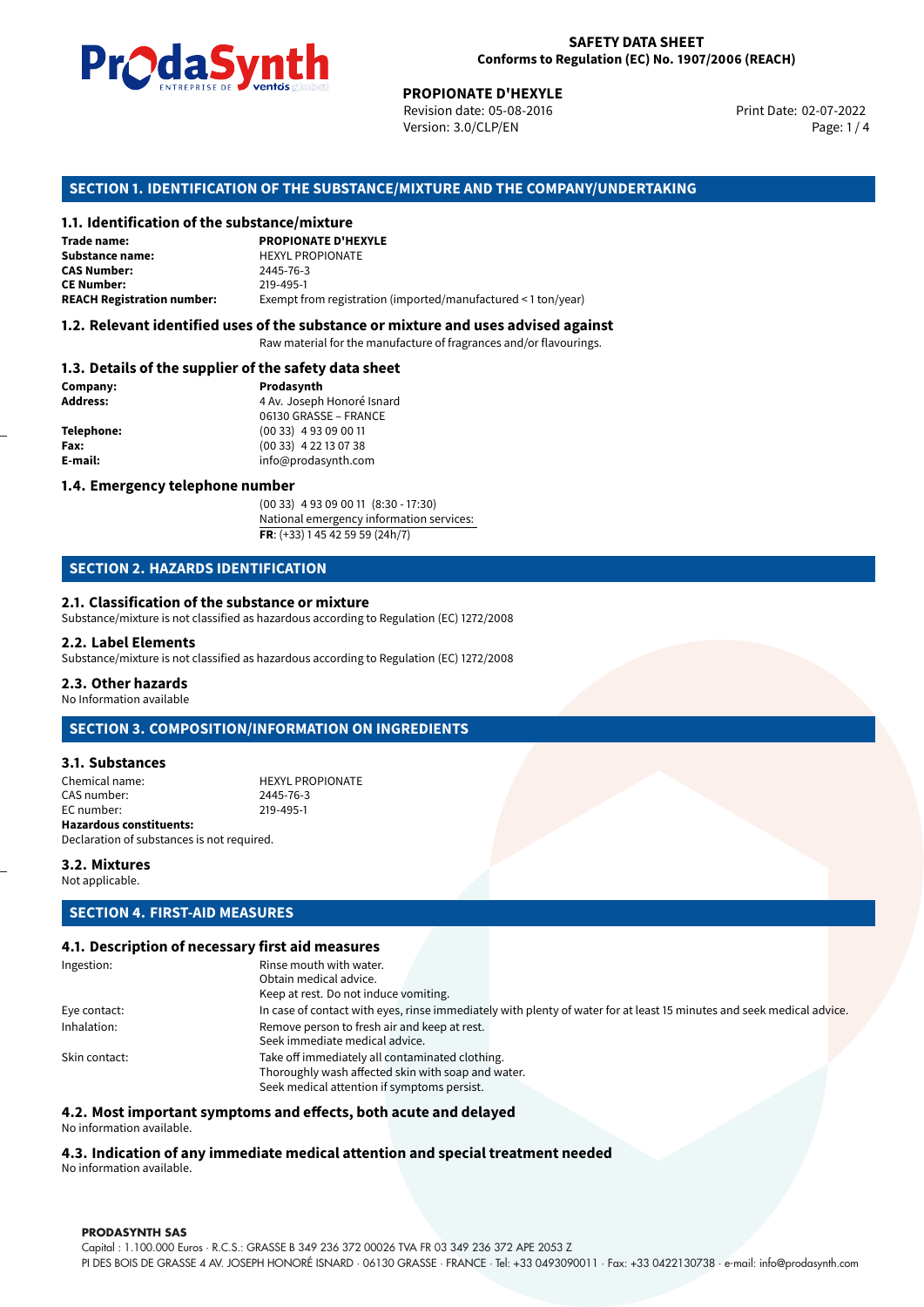

# **PROPIONATE D'HEXYLE**<br>
Revision date: 05-08-2016<br> **Print Date: 02-07-2022**

Revision date: 05-08-2016 Version: 3.0/CLP/EN Page: 2 / 4

# **SECTION 5. FIRE-FIGHTING MEASURES**

# **5.1. Extinguishing Media**

Water spray, carbon dioxide, dry chemical powder or appropriate foam. For safety reasons do not use full water jet.

#### **5.2. Special hazards arising from the substance or mixture**

Known or Anticipated Hazardous Products of Combustion: Emits toxic fumes under fire conditions.

#### **5.3. Advice for firefighters**

High temperatures can lead to high pressures inside closed containers. Avoid inhalation of vapors that are created. Use appropriate respiratory protection. Do not allow spillage of fire to be poured into drains or watercourses. Wear self-contained breathing apparatus and protective clothing.

# **SECTION 6. ACCIDENTAL RELEASE MEASURES**

#### **6.1. Personal precautions, protective equipment and emergency procedures**

Evacuate surronding areas. Ensure adequate ventilation. Keep unnecessary and unprotected personnel from entering. Do not breathe vapor/spray. Avoid contact with skin and eyes. Information regarding personal protective measures: see section 8.

#### **6.2. Environmental precautions**

To avoid possible contamination of the environment, do not discharge into any drains, surface waters or groundwaters.

#### **6.3. Methods and materials for containment and cleaning up**

Cover with an inert, inorganic, non-combustible absorbent material (e.g. dry-lime, sand, soda ash). Place in covered containers using non-sparking tools and transport outdoors. Avoid open flames or sources of ignition (e.g. pilot lights on gas hot water heater). Ventilate area and wash spill site after material pickup is complete.

#### **6.4. Reference to other sections**

Information regarding exposure controls, personal protection and disposal considerations can be found in sections 8 and 13.

# **SECTION 7. HANDLING AND STORAGE**

#### **7.1. Precautions for safe handling**

Do not store or handle this material near food or drinking water. Do not smoke. Avoid contact with the eyes, skin and clothing. Wear protective clothing and use glasses. Observe the rules of safety and hygiene at work. Keep in the original container or an alternative made from a compatible material.

# **7.2. Conditions for safe storage, including any incompatibilities**

Store in tightly closed and preferably full containers in a cool, dry and ventilated area, protected from light. Keep away from sources of ignition (e.g. hot surfaces, sparks, flame and static discharges). Keep away from incompatible materials (see section 10).

#### **7.3. Specific end use(s)**

No information available.

# **SECTION 8. EXPOSURE CONTROLS AND PERSONAL PROTECTION**

#### **8.1. Control parameters**

Components with occupational exposure limits: None known.

# **8.2. Exposure controls**

| Appropriate engineering controls: | Measures should be taken to prevent materials from being splashed into the body.                                                            |  |  |
|-----------------------------------|---------------------------------------------------------------------------------------------------------------------------------------------|--|--|
|                                   | Provide adequate ventilation, according to the conditions of use. Use a mechanical exhaust if required.                                     |  |  |
| Eye/Face protection:              | Chemical safety goggles are recommended. Wash contaminated goggles before reuse.                                                            |  |  |
| Hand Protection:                  | Chemical-resistant gloves are recommended. Wash contaminated gloves before reuse.                                                           |  |  |
| Body protection:                  | Personal protective equipment for the body should be selected based on the task being performed and the risks                               |  |  |
|                                   | involved.                                                                                                                                   |  |  |
| <b>Respiratory Protection:</b>    | In case of insufficient ventilation, use suitable respiratory equipment.                                                                    |  |  |
| Environmental exposure controls:  | Emissions from ventilation or process equipment should be checked to ensure they comply with environmental<br>protection legislation.       |  |  |
|                                   | In some cases, filters or engineering modifications to the process equipment will be necessary to reduce emissions to<br>acceptable levels. |  |  |

#### **PRODASYNTH SAS**

Capital : 1.100.000 Euros · R.C.S.: GRASSE B 349 236 372 00026 TVA FR 03 349 236 372 APE 2053 Z PI DES BOIS DE GRASSE 4 AV. JOSEPH HONORÉ ISNARD · 06130 GRASSE · FRANCE · Tel: +33 0493090011 · Fax: +33 0422130738 · e-mail: info@prodasynth.com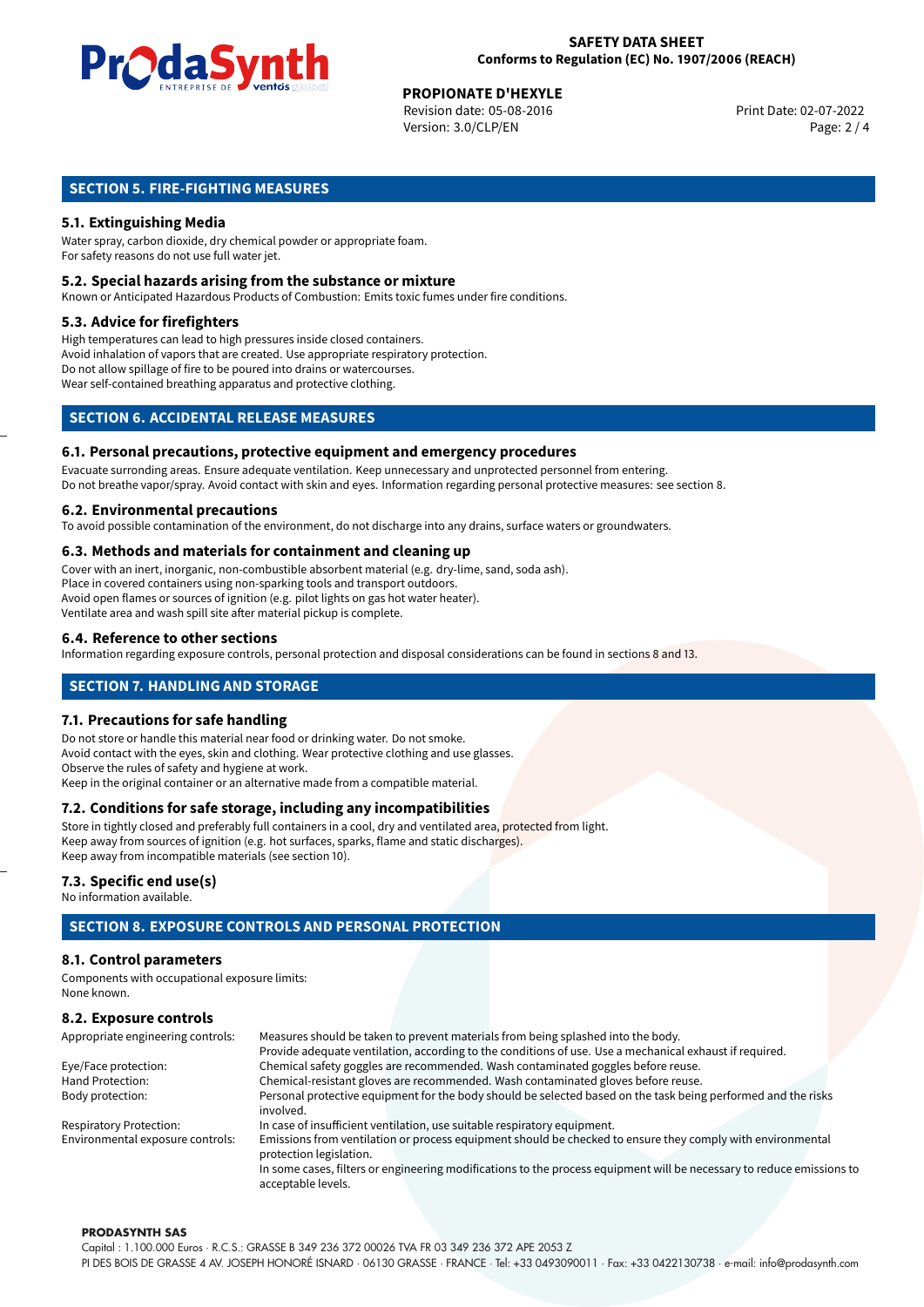

#### **SAFETY DATA SHEET Conforms to Regulation (EC) No. 1907/2006 (REACH)**

# **PROPIONATE D'HEXYLE**<br>
Revision date: 05-08-2016<br> **Print Date: 02-07-2022**

Revision date: 05-08-2016 Version: 3.0/CLP/EN Page: 3 / 4

# **SECTION 9. PHYSICAL AND CHEMICAL PROPERTIES**

#### **9.1. Information on basic physical and chemical properties**

Appearance: Liquid Colour: Conforms to standard Odour: Conforms to standard Odour theshold: Not determined pH: Not determined Melting point/freezing point: Not determined Boling point/boiling range: 179 - 181 Flash point: 65 °C Evaporation rate: Not determined Flammability: Not determined Lower flammability/Explosive limit: Not determined Upper flammability/Explosive limit: Not determined Vapour pressure: Vapour pressure: Not determined Vapour Density: Not determined Density: 0,865−0,875 g/mL (20°C)<br>Relative density: 0,865−0,875 (20°C) Relative density: 0,865−0,875 (20°C)<br>Water solubility: 0,865−0,875 (20°C) Solubility in other solvents: SOLUBLE IN ETHANOL Partition coefficient n-octanol/water: Not determined Auto-ignition temperature: Not determined Decomposition temperature: Not determined Viscosity, dynamic:  $\blacksquare$ Viscosity, kinematic: Not determined Explosive properties: Not determined Oxidising properties: Not determined

**INSOLUBLE IN WATER** 

#### **9.2. Additional information**

No information available.

## **SECTION 10. STABILITY AND REACTIVITY**

#### **10.1. Reactivity**

No hazardous reactions if stored and handled as prescribed/indicated.

#### **10.2. Chemical stability**

The product is stable if stored and handled as prescribed/indicated.

#### **10.3. Possibility of hazardous reactions**

No hazardous reactions if stored and handled as prescribed/indicated.

#### **10.4. Conditions to Avoid**

Conditions to Avoid: Excessive heat, flame or other ignition sources.

#### **10.5. Incompatible materials**

Avoid contact with strong acids and bases and oxidizing agents.

#### **10.6. Hazardous decomposition products**

During combustion may form carbon monoxide and unidentified organic compounds.

#### **SECTION 11. TOXICOLOGICAL INFORMATION**

#### **11.1. Information on toxicological effects**

| <b>Acute toxicity</b>                    | Based on the data available, the criteria for classification are not met. |
|------------------------------------------|---------------------------------------------------------------------------|
| <b>Skin corrosion/irritation</b>         | Based on the data available, the criteria for classification are not met. |
| Serious eye damage/irritation            | Based on the data available, the criteria for classification are not met. |
| <b>Respiratory or skin sensitisation</b> | Based on the data available, the criteria for classification are not met. |
| <b>Germ cell mutagenicity</b>            | Based on the data available, the criteria for classification are not met. |
| Carcinogenicity                          | Based on the data available, the criteria for classification are not met. |
| <b>Reproductive toxicity</b>             | Based on the data available, the criteria for classification are not met. |
| <b>STOT-single exposure</b>              | Based on the data available, the criteria for classification are not met. |
| <b>STOT-repeated exposure</b>            | Based on the data available, the criteria for classification are not met. |

#### **PRODASYNTH SAS**

Capital : 1.100.000 Euros · R.C.S.: GRASSE B 349 236 372 00026 TVA FR 03 349 236 372 APE 2053 Z

PI DES BOIS DE GRASSE 4 AV. JOSEPH HONORÉ ISNARD · 06130 GRASSE · FRANCE · Tel: +33 0493090011 · Fax: +33 0422130738 · e-mail: info@prodasynth.com